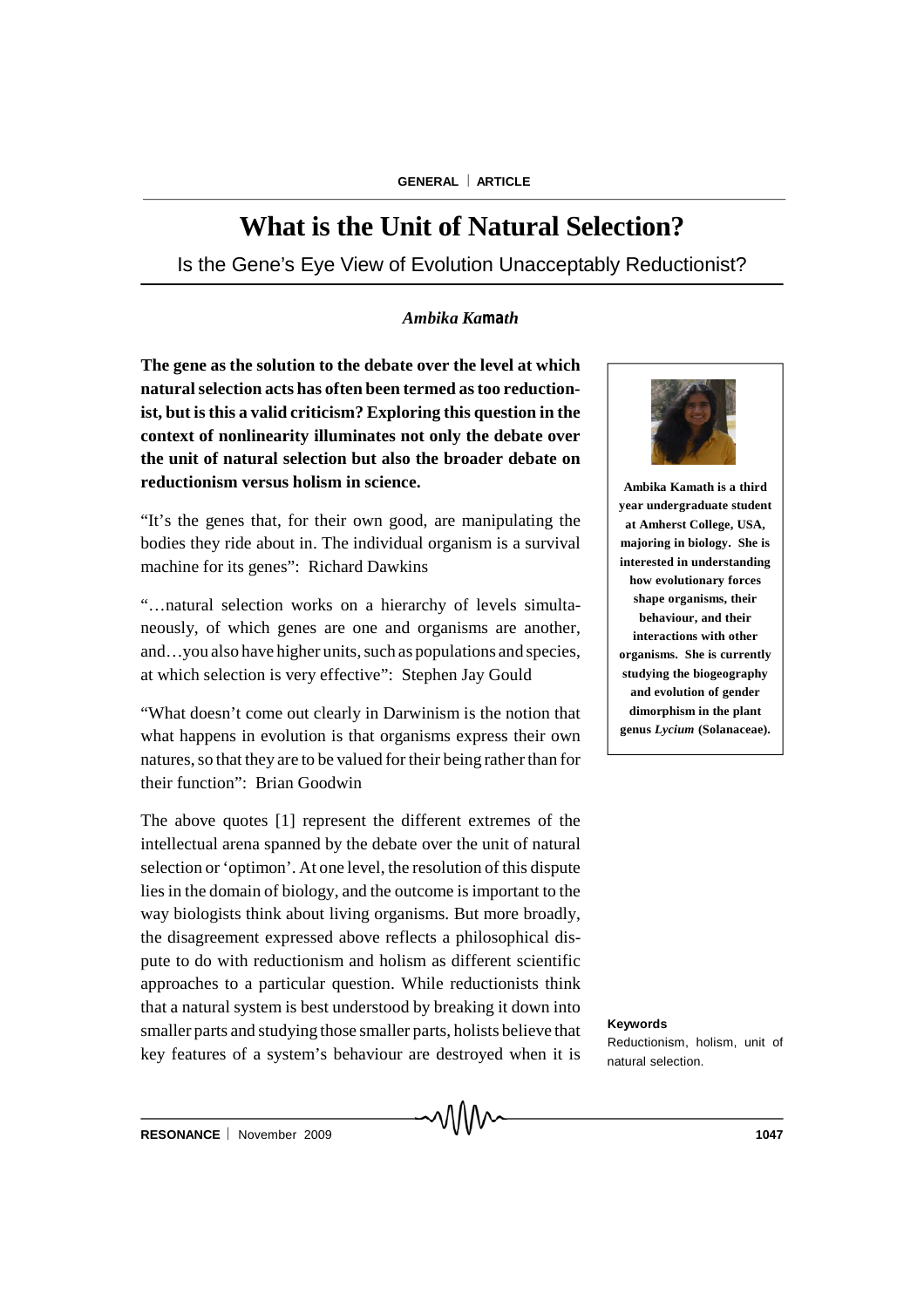broken down, and that it hence cannot be reconstructed by studying the smaller parts. The reductionism-holism debate is one that affects how *all* scientists tackle the questions they ask about nature, but is apparently further from being resolved than the optimon debate. The optimon debate has been influenced by the reductionism-holism debate to the extent that different points of view in the former have been labelled as reductionist or holist, but can examining the optimon debate throw light on the broader philosophical controversy?

Our understanding of evolution by natural selection has come a long way since 1859 when Darwin first described his observations of how living organisms survive and reproduce and showed that natural selection could explain these observations. His observations and subsequent deductions (*emphasized*) were:

- The reproductive potential of living organisms is immense; in principle, with unlimited resources, populations would tend to grow exponentially.
- This reproductive potential, however, is not attained the size of a population tends to remain approximately constant, or in any case, rarely displays exponential growth.
- *There is therefore a struggle for existence not all individuals survive.*
- Individuals vary considerably and variants have offspring with similar variations.
- *Individuals with favourable variations will survive and reproduce better than those lacking these variations.*

Darwin saw natural selection as the outcome of this differential survival and reproduction, which leads to an increase in the proportion of organisms possessing these favourable traits within a population. The evolution of any trait is a result of the degree to which possessing this trait helps an individual to survive and reproduce. Favourable traits, which enable an organism to perform better some task that affects its survival or reproduction, are expected to flourish and spread within a population while deleterious traits are expected to be eliminated (see *Box* 1).

Darwin realized that in order for 'winners' to emerge in the struggle for existence, the competitors in this struggle must vary in their traits, and that success or failure at surviving or reproducing must depend on this variation. Moreover, variation must be heritable if natural selection is to result in a change that lasts longer than a generation. But because Darwin did not know the mechanism of inheritance, he did not understand the precise mechanism of natural selection. He realized that natural selection results in the optimization of the survival and reproduction of *something* – he assumed that this something is the individual organism. After the discovery that genes are responsible for the inheritance of traits, biologists, most importantly George Williams, William Hamilton and Robert Trivers, put forward the idea that

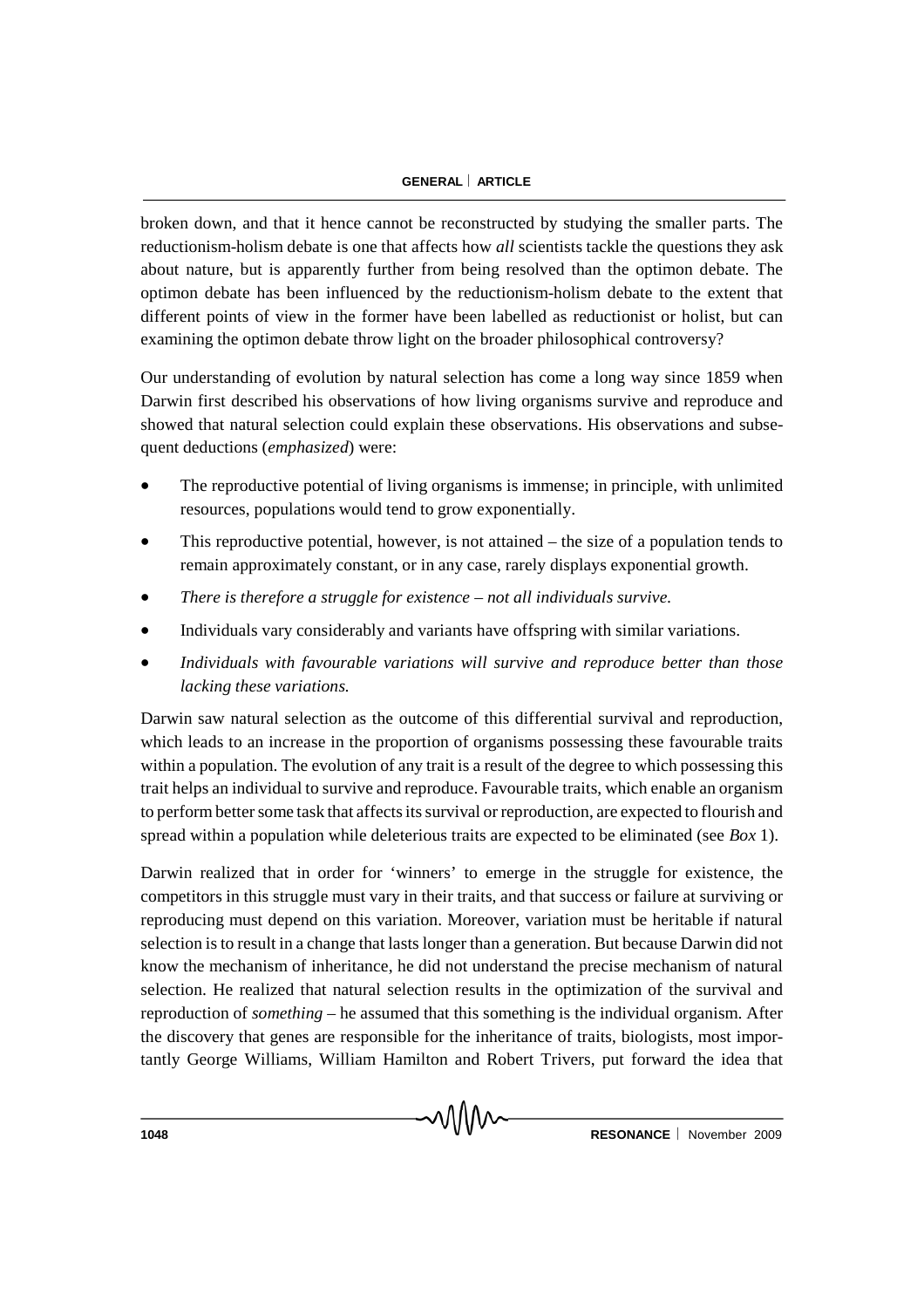#### **Box 1. The Evolution of Beak Dimension in Darwin's Finches**

The Galapagos archipelago is home to fourteen species of finches, each characterized in part by the dimensions of its members' beaks. A thirty year long study on the island of Daphne Major has shown how natural selection results in the adaptation of beak dimensions to available food [2]. Daphne Major is home to a population of medium ground finches, which, at the start of the study, contained both large finches with larger blunt beaks and small finches with smaller pointed beaks. The occurrence of a drought, however, led to changes in the type of food available on Daphne Major, which in turn altered the frequency of long- and short-beaked finches on the island. During the drought, small seeds became scarce while large hard seeds were abundant. Large birds with blunt beaks that had the strength and appropriate beak shape to crack open and eat the hard seeds continued to enjoy a supply of food, but the small birds with pointed beaks died from starvation. Large blunt-beaked birds survived the drought and were able to breed, so the next generation of medium ground finches had a much higher proportion of large birds with large blunt beaks.

Implicit in the last sentence is the assumption that beak dimensions are heritable, allowing one to recast the above scenario in terms of the selection of alleles. If beak size and shape are heritable, there are genes or groups of genes that affect beak – the presence of a certain allele or set of alleles is correlated with increased beak size or blunt beaks, while other alleles decrease beak size and make beaks thinner or sharper, this variation being created by random mutations. At the time of drought, finches that possess the alleles that increase beak size are more likely to survive. Consequently, these alleles will, as a result of their phenotypic effect, be more likely to be passed on to the next generation of finches. The alleles for large beaks would therefore have higher frequencies in the next generation than in the present generation and would gradually replace other competing alleles in the population.

evolution is a result of the natural selection of genes. This 'gene's eye view' of evolution was popularized by Richard Dawkins in his books *The Selfish Gene* and *The Extended Phenotype.*

The gene's eye view added a new dimension to the optimon debate. While Darwin himself believed that natural selection acts upon individual organisms, the opinion that populations or species are the unit of natural selection had since gained ground. Scientists' acceptance of the gene's eye view meant that the debate now spanned the hierarchy of levels of organisation of living organisms – from genes to individuals to populations and species. But it also came to span the entire range of the contemporary dispute between reductionism and holism.

In this article, I try to make sense of the question of what the unit of natural selection, or optimon, is. But beyond that, I ask how the optimon debate can influence the philosophical discussion of whether nature is explained better by a reductionist or a holist approach to science. I first discuss what is meant by reductionism and holismin the context of the mathematical idea of nonlinearity, examine the optimon debate from the perspective of nonlinearity, and finally discuss the implications of nonlinearity for both the optimon debate and the reductionism-holism debate.

MM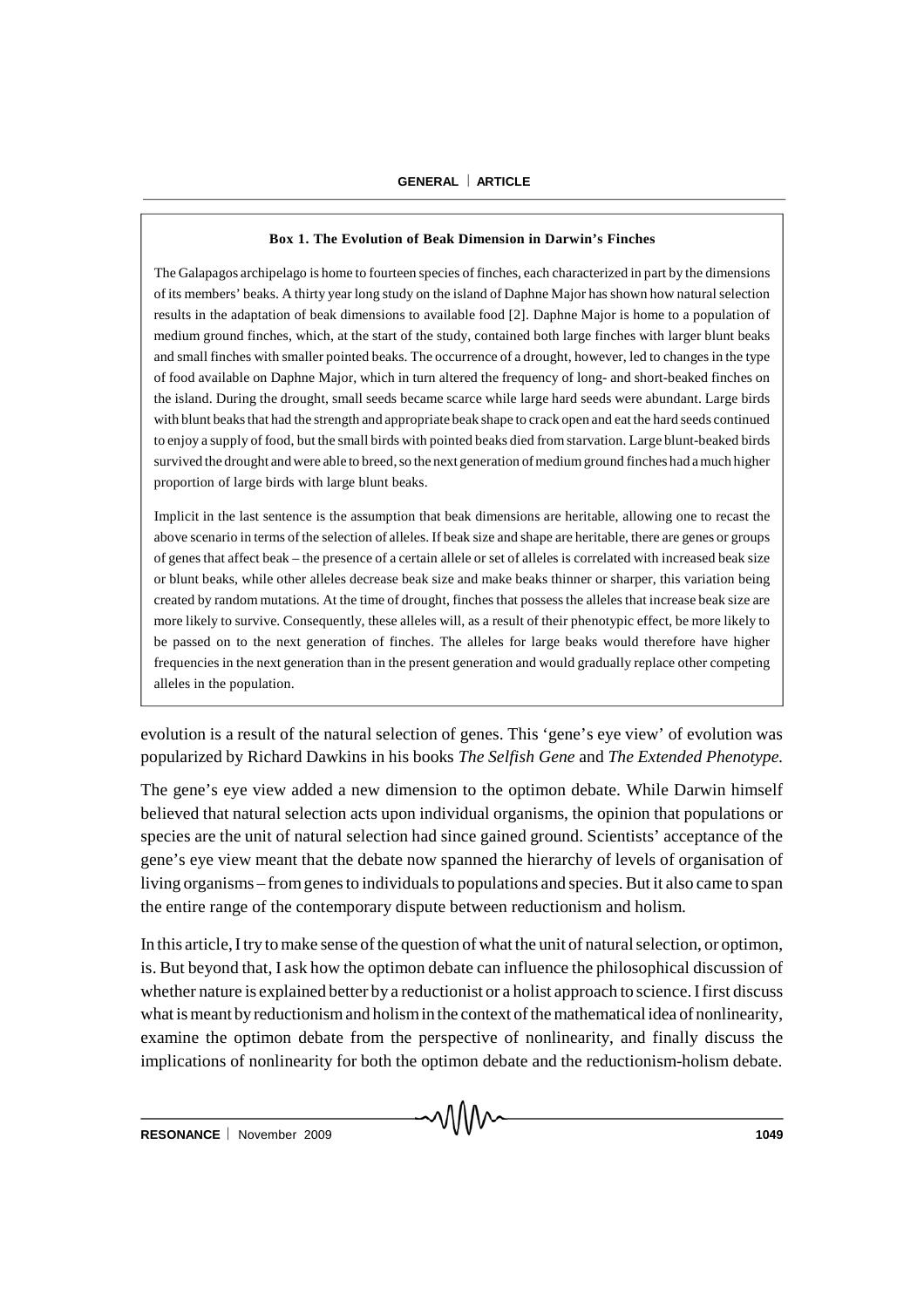#### **Reductionism and Nonlinearity**

Reductionism can loosely be defined as an approach to science that studies the parts making up a system to understand the behaviour of the whole system. A system is therefore 'reduced' to the smaller parts that make it up. Holism can, even more loosely, be defined as an 'anti-reductionist' approach to science, and holists believe that looking at smaller parts making up a system cannot explain the behaviour of the whole system.

At the outset, it is important to distinguish between reductionism that is compatible with nonlinearity and reductionism that is not. Some reductionists claim that systems can be studied and understood *in their entirety* by looking *only* at the smallest parts that make up the system and then extrapolating from their behaviour to deduce the behaviour of the rest of the system. Such a reductionist is what I call a 'linear reductionist' (Dawkins calls this a "greedy reductionist" [3]), because systems that can be explored by looking only at their smallest parts are necessarily linear.

To see why, consider the structure of systems studied within the framework of science. Even the simplest of these systems is built up of many layers, with building blocks starting as small as subatomic particles and systems ending up as large as galaxies, or as complex as the brain. The behaviour of parts constituting one layer and the relationship between layers are what that determine whether a system is linear or nonlinear. If the behaviour or relationship is defined by a function or operator '*f*' such that  $f(a + b) = f(a) + f(b)$ , it is linear.

The essence of a linear system is its additive nature – it allows the superposition of states of a system by simple addition. For instance, two forces can be combined by vector addition because the underlying equations of motion are linear. The additive nature of linear systems ensures that the behaviour of the lowest layers and the relationships between layers can be used to predict features of higher layers. Similar extrapolation in nonlinear systems is difficult because of two features of nonlinear systems – sensitive dependence on initial conditions and emergence. Sensitive dependence on initial conditions, or the 'butterfly effect', implies that even a small change in the initial conditions of a nonlinear system has profound effects on its final state. Emergent properties are characteristics of higher levels of the system that arise as a result of the nonlinear behaviour of lower levels. For instance, the overall behaviour of the atmosphere emerges from the nonlinear interaction of the billions of gaseous molecules that it is made up of, and the weather is so sensitive to initial conditions that meteorologist Edward Lorenz has said that a butterfly flapping its wings can "cause" a storm thousands of kilometres away [4].

For centuries, scientists have studied linear approximations of natural systems despite the fact that most natural systems are nonlinear. While it is no doubt illuminating to study linear

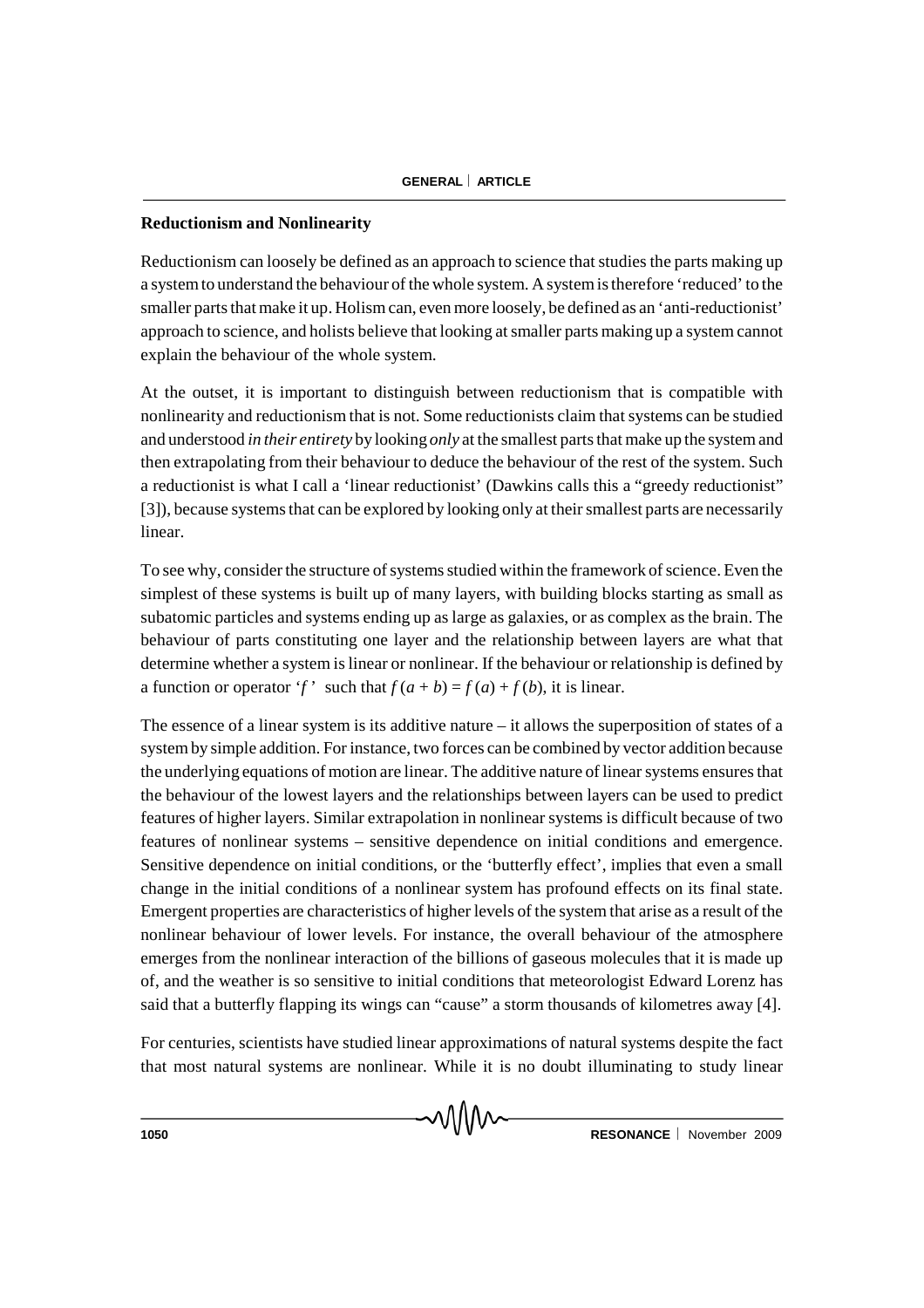approximations, their accuracy is limited and they cannot explain features of the system arising from nonlinearity. But since nonlinearity is difficult to handle mathematically, scientists stuck to tractable linear models of nature. With the advent of computers in the 1960–70's allowing for complex and rapid computation, a large number of scientists from various disciplines, recognizing that science had been neglecting the nonlinearity of natural systems [4], began to explain phenomena in nonlinear terms. They soon realized that nonlinearity captured the essence of the behaviour of natural systems in a way that linearity could not.

The effectiveness of nonlinearity in uncovering essential features of a system often depends on it forcing one to study higher levels of organization together with lower levels, because nonlinear relationships, the butterfly effect, and emergence link different layers inextricably. But this appears to imply that exploring the lower levels of a nonlinear system is never, or rarely, fruitful simply because nonlinearity results in quantitatively unpredictable higher level behaviour.

The rationale of the gene's eye view of evolution stems from recognizing nonlinearity, but also acknowledging that nonlinearity does not warrant always looking at a system from the perspective of higher levels of organization. When studying any system, there are certain features or properties of the system that are particularly relevant to the phenomenon or aspect of the system being studied. In a nonlinear system, these features 'emerge' at a certain level and it might become appropriate to study the phenomenon at the level at which these features emerge. If key features emerge at relatively low level, and one views the system from this low level, the approach could be called a reductionist one. However, this 'nonlinear reductionism' is distinct from linear reductionism; far from ignoring the nonlinearity of the system, it *follows* from it. Approaching the optimon debate in the context of nonlinearity clarifies the issue of whether the gene solution is unacceptably reductionist or not.

# **The Unit of Natural Selection**

Without putting it in precisely these terms, Richard Dawkins, in his book *The Extended Phenotype*, uses a method of reasoning that involves locating the level in a nonlinear system at which key features emerge to investigate the issue of the unit of natural selection. He begins by rephrasing Darwin's observations and deductions in an abstract sense that makes no reference to life on earth, recognizing that the essential phenomena involved in natural selection are survival and reproduction. Any entity that survives and replicates in an environment in which it struggles for existence and competes with similar entities for resources, can undergo natural selection. Translated into the terminology of abstract replicators, the prerequisites for natural selection to occur become:

Replicators must exist.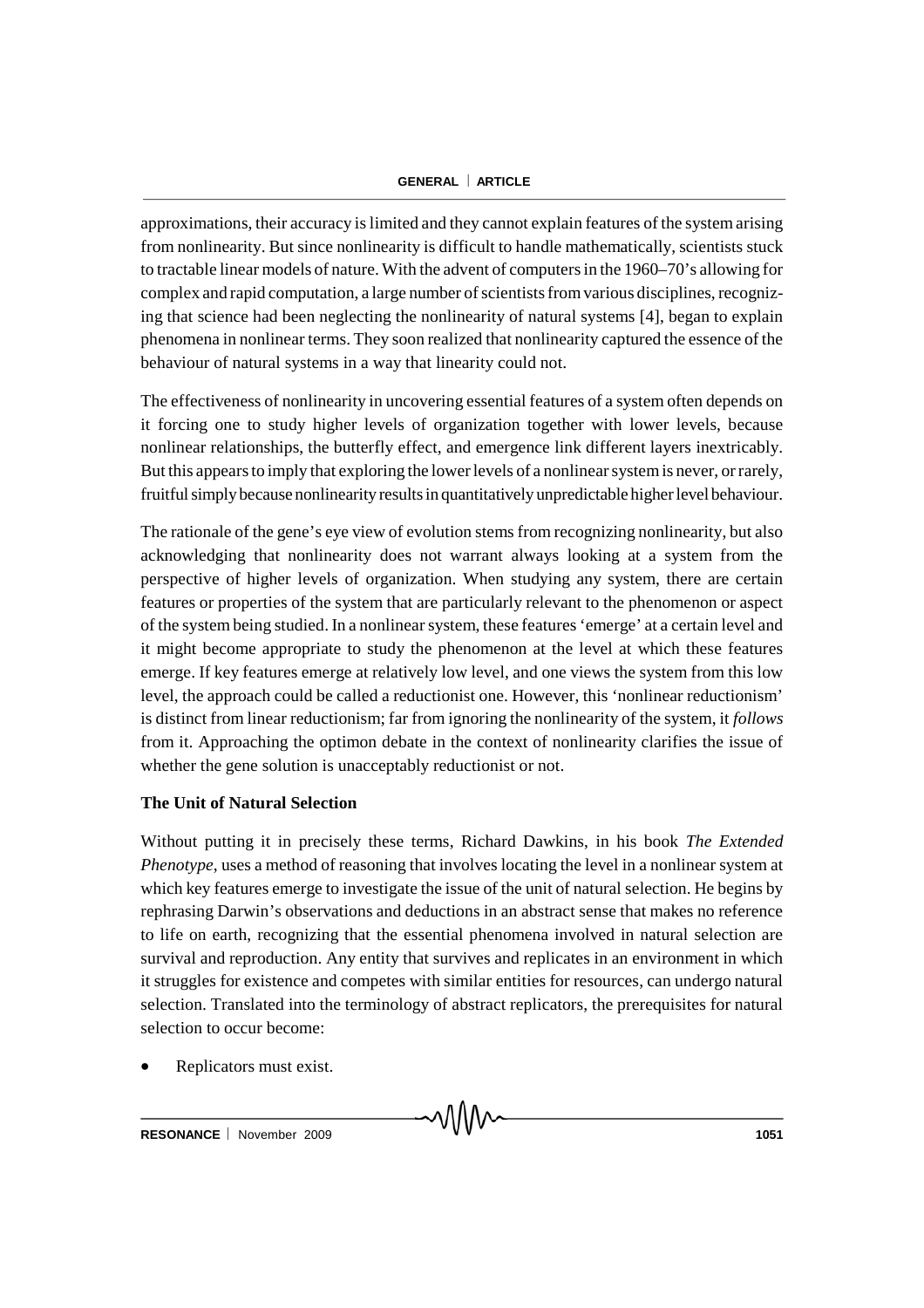- There must be variation in the structure of these replicators and in their effects; the variations in effects must cause differential replicator survival and replication.
- The differences between and changes in the replicators must be heritable (passed on to copies of the replicator).

The resultant change in the frequency of replicators in a population results in evolution by natural selection [3].

Further dissection of the prerequisites for natural selection shows that, in order for a replicator to undergo natural selection, it must be an active, germ-line replicator. An active replicator is one whose nature (form, structure, effect on the surroundings, etc.) influences the likelihood of it being copied, and a germ-line replicator is potentially an ancestor of an infinite number of replicators. As Dawkins puts it, "If replicators exist that are active, variants of them with certain phenotypic effects tend to out-replicate those with other phenotypic effects. If they are also germ-line replicators, these changes in relative frequency can have a long term evolutionary impact." [3]

The question now becomes one of locating the level in the hierarchy of living systems at which the properties of the active germ-line replicator emerge. Individuals, groups of individuals and species can immediately be ruled out because they do not replicate. A replicator reproduces the changes or mutations that happen to it; an organism cannot transmit its acquired characteristics in a Lamarckian fashion because there is no causal arrow that leads from organism to genes. For instance, a mouse whose tail is cut off does not subsequently have tailless offspring. Organisms, groups of organisms and species are 'vehicles' [3] that carry replicators made up of the molecule DNA, and are not replicators themselves (*Figure* 1).

In other respects, however, individuals seem to fit the role of the optimon very well – individuals are subject to the selection pressures exerted by the environment, and, as Stephen Jay Gould puts it, "organisms are doing the struggling out there" [1]. Consequently, it appears that natural selection depends on the *individual's* survival and reproduction. But why do some individuals survive and reproduce better than others? Because they possess traits that enable them to do so – these traits are in fact the *means* by which the replicators responsible for creating the traits propagate themselves. Considering the traits as all-important suggests that the organism is central to natural selection, but separating the features essential to the optimon from characteristics of individual organisms immediately shows that the individual cannot be the optimon because it cannot replicate.

In fact, the replicators exist *within* individual organisms and are made up of the information-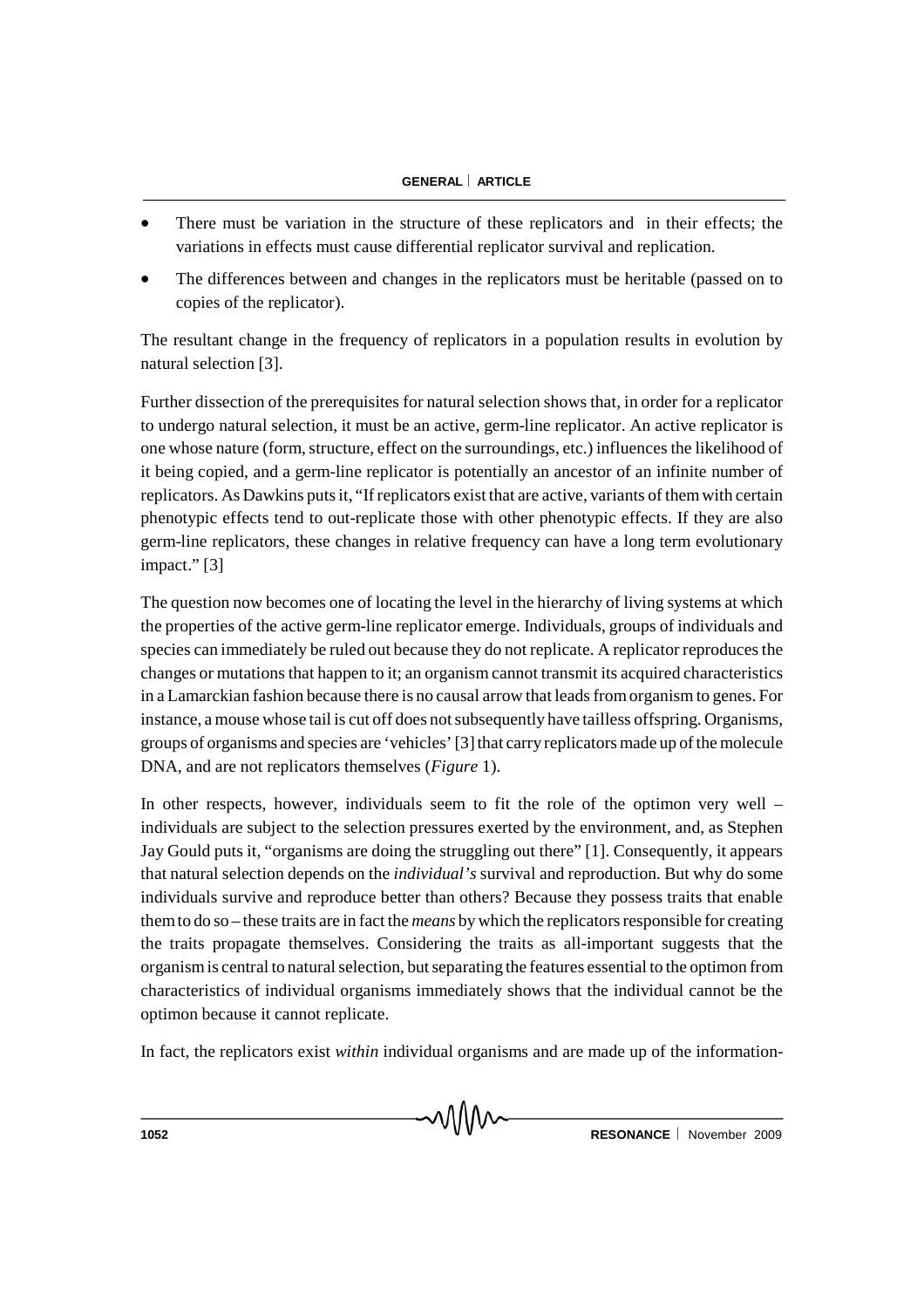bearing molecule, DNA, which satisfies the most important conditions for being the unit of natural selection. DNA replicates, making any information it encodes heritable and DNA is translated into proteins, the building blocks of life, implying that its information is expressed phenotypically. Variation in DNA can therefore result in phenotypic variation, on which natural selection can act. No other component of living organisms satisfies these properties and it seems clear that DNA constitutes the optimon to some extent.

But how much? DNA is made up of nucleotides, which are organised into genes, chromosomes, genomes and gene pools, and each of these levels could, based on the criterion of replication, be the optimon. The question of which level of organisation of the hierarchy is the optimon is resolved by recognizing further characteristics required of the optimon, and locating the level at which these characteristics emerge. In the following discussion, I first use characteristics of the optimon to explain why all levels in the DNA hierarchy other than the gene are *not* the optimon. Two such characteristics, frequency and phenotypic expression, rule out higher (chromosomes, genomes) and lower (nucleotides, codons) levels of the DNA hierarchy respectively.

It is the *change in frequency* of replicators in a population relative to their alternatives that results in evolution. Consider a single chromosome (other than sex-specific chromosomes such as the Y chromosome in humans) or the entire genome of a sexually reproducing organism; at the time of gamete formation, crossing over in meiosis results in the creation of a unique chromosome, and the fusion of two gametes at fertilization creates a unique genome. In sexually reproducing organisms, chromosomes and genomes do not remain intact for longer than a generation, and their selection cannot have the long term impact essential for the gradual evolution of the complex features of life on earth. In asexually reproducing organisms, whose genome remains unchanged for generations except by mutations, genome selection is plausible. Since a large number of organisms reproduce asexually, genome selection is probably a widespread phenomenon, but the genome cannot be the optimon in sexually reproducing organisms.

Phenotypic expression is relevant to the possibility that a single nucleotide is the optimon. It is important in the context of natural selection because the features of the replicator that are subject to the external environment, which is the framework within which the replicators survive and reproduce, are those that arise from the phenotypic expression of the replicator. Nucleotides replicate and cannot be fragmented as chromosomes can, but a nucleotide exerts a phenotypic effect *only* in the context of a codon. For instance, the nucleotide sequence CUA codes for the amino acid leucine. CCA, however, codes for proline. The position of adenine is the same in both triplets, but since the effect it has depends upon the other nucleotides in the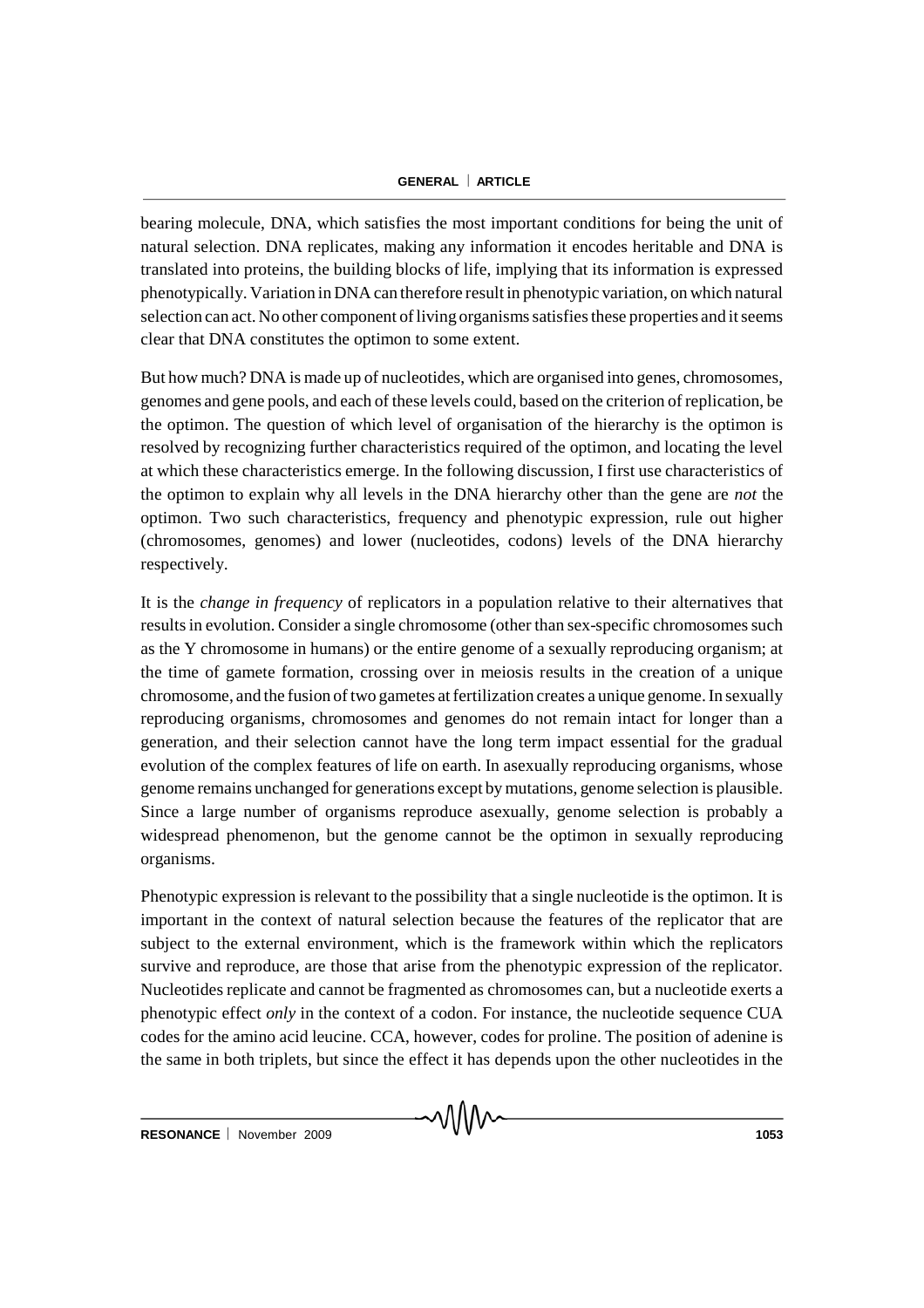#### **Box 2. Glossary**

*Chromosome*: A long chain of DNA plus associated proteins. Most organisms have two sets of chromosomes in each cell, with two chromosomes corresponding to form a pair.

*Meiosis*: Cell division resulting in four daughter cells with half the number of chromosomes of the parent cell. The process is a prerequisite for sexual reproduction and involves exchange of genetic information between chromosomes of a pair in the process of crossing over.

*Gamete*: The cell that forms after meiosis, with half the number of chromosomes; two gametes fuse at the fertilization stage of sexual reproduction, regaining the original chromosome number.

*Gene pool*: The collective genetic information contained within a population or species of sexually reproducing organisms. For a species it remains isolated from other gene pools since members of two species cannot interbreed.

*Nucleotide:* In this context, the building block of DNA comprising of the sugar ribose, a phosphate group and a nitrogenous base, one of adenine, guanine, thymine or cytosine. Nucleotides also can be made of other sugars and bases and make up RNA, energy storing molecules such as ATP, etc.

*Codon*: A sequence of three nucleotides that translates into one amino acid.

*Cistron*: A sequence of codons that translates into a protein.

*Allele*: One of a number of alternative forms of the same gene.

*Phenotype:* the expression and impact of a replicator on its surroundings. For instance, in living organisms, the information stored in the genes of an organism is manifest as traits or features of the organism, such as eye colour, leaf shape, etc.

*El Nino*: An oscillation or disruption in the ocean-atmosphere system of the Tropical Pacific affecting global weather, usually causing excessive rainfall and flooding.

triplet, it has different effects in different contexts. The properties of a codon, the smallest unit of DNA that is expressed phenotypically, emerge at the level of three nucleotides, but even the phenotypic expression of a codon is not consistent – the same amino acid has different functions in different proteins. A protein, however, is an entity with a specific function or role and can be selected for or against by natural selection. A cistron, which codes for a protein, is therefore the smallest stretch of DNA with a consistent phenotypic effect.

Having eliminated nucleotides, codons, chromosomes, and genomes from the role of the optimon, we are left to consider genes and gene pools (*Figure* 1). Gene pools are replicators and, due to the reproductive isolation of species, are stable entities not subject to fragmentation. For selection to occur between gene pools there must be many gene pools to choose from. According to Eldredge and Gould's theory of Punctuated Equilibrium, many new species arise at

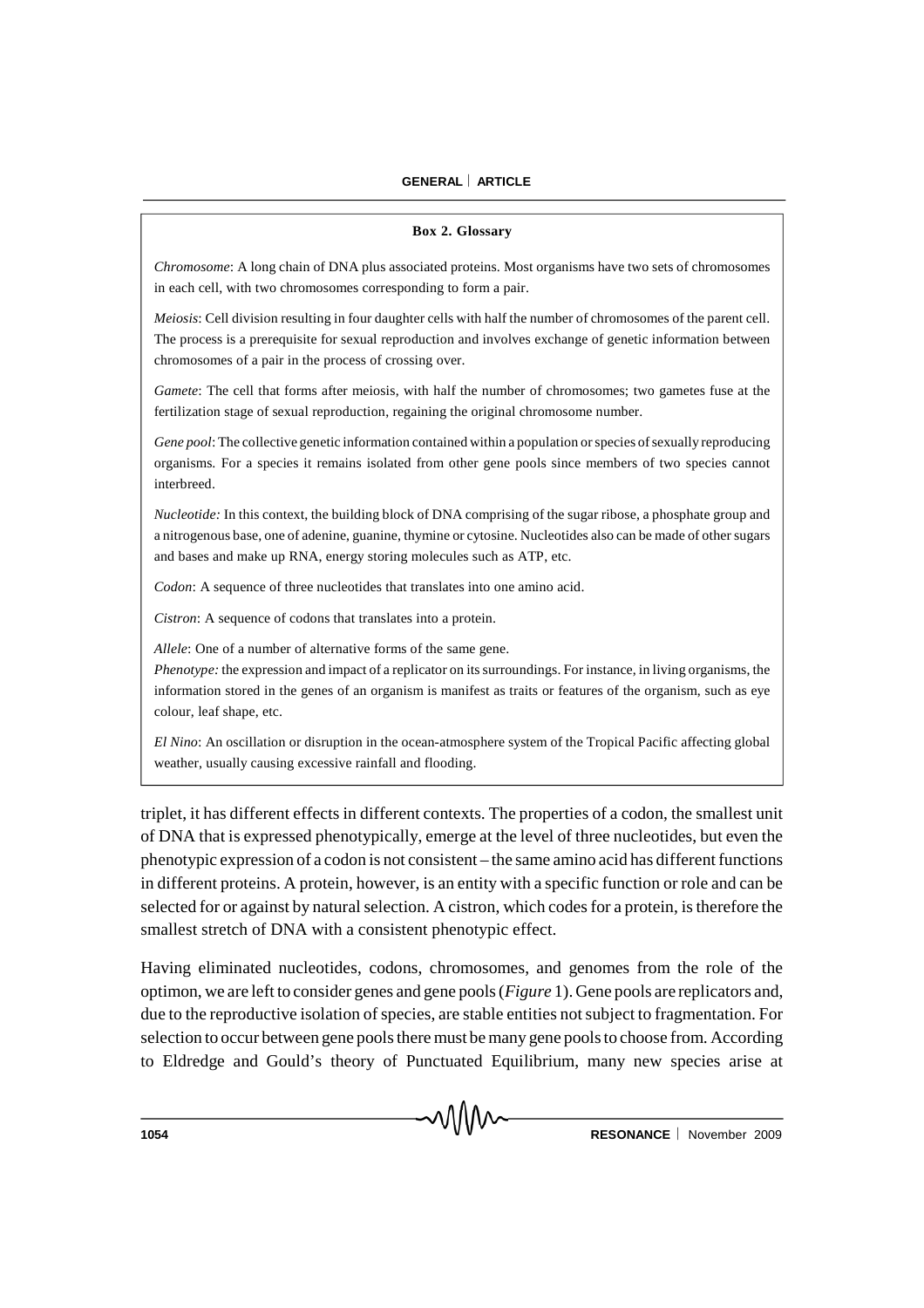



*Figure 1. A schematic representation of the levels of the hierarchy of living organisms and their genetic materialspanned by thedebate over theunit of naturalselection. Each layeris accompanied by an explanation of why the particular layer is or is not the optimon.*

'speciation events' – relatively short periods of time where species rapidly diverge to form new species, interspersed with relatively long periods of inactivity or stasis. Also, according to Wright's Rule [3], the formation of new species is not a directed phenomenon – with respect to any trait, a new species is equally likely to display any of the alternatives of the trait (analogous to random mutations in DNA). The theory of Punctuated Equilibrium proposes that these 'mutations' happen relatively close together at speciation events, thus allowing for gene pool selection.

The objection to gene pool selection is that the time between speciation events is too long to allow for complex adaptations to arise. It takes between some minutes and some decades for a gene to be copied into a new organism; the time between speciation events is millions of times longer. Because speciation events are relatively so rare, for complex adaptations to develop by gene pool selection, it is essential, but also extremely unlikely, that different traits beneficial to the survival of the gene pool arise simultaneously. While gene pool selection may occur, it cannot be the main force behind the evolution of complex adaptations.

We have now seen that selection cannot occur at the level of a single nucleotide or, for sexually reproducing organisms, of a chromosome or genome, and the optimon must therefore lie in between the two (*Figure* 1). It is here that the features of longevity, fecundity and fidelity are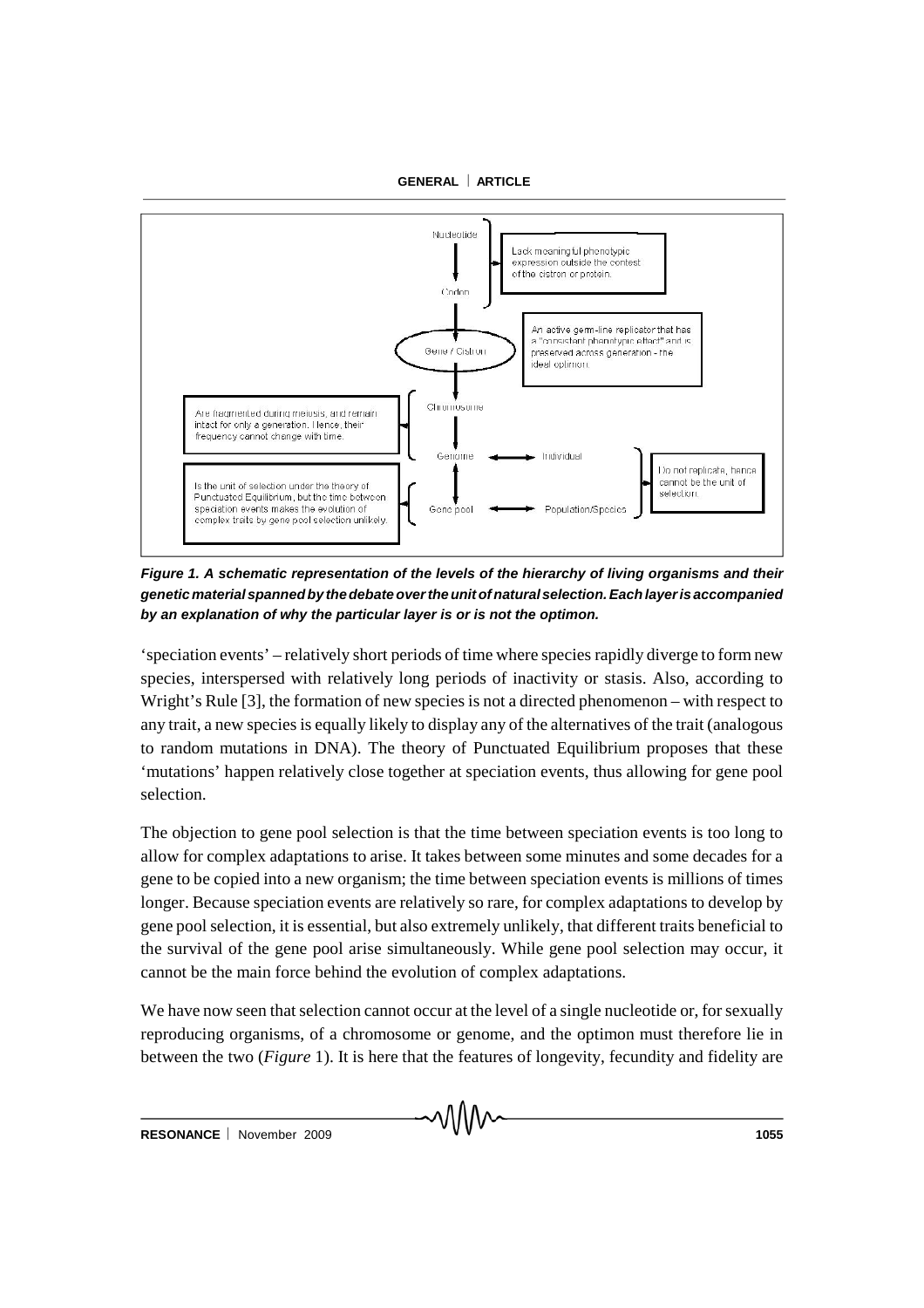#### **Box 3. Explaining Segregation Distorters**

'Segregation distorters' or 'meiotic drive genes' – alleles that bias the process of meiosis so that over fifty percent of the gametes produced by an organism contain this allele – are explicable only under the gene's eye view of selection [3]. Segregation distorters bias meiosis by the destruction of gametes that do not contain this allele. If evolution did proceed by the natural selection of individual organisms, the presence of such alleles would be hard to explain: the allele reduces the gamete count of the organism, thus reducing the organism's chances of reproducing successfully. From the standpoint of genome or chromosome selection also this event is incomprehensible, since the chromosome and the genome are split up and recombined during meiosis and fertilization, so parts of the old chromosome or genome may benefit from the presence of the segregation distorter, if they ride along with it, while others will lose out if they are present in the gametes that get destroyed by the segregation distorter. In a gene pool, too, part of the gene pool will benefit on some occasions and part will be at a disadvantage; on an average, in chromosome, genome or gene pool selection, no part is benefited consistently by the segregation distorter allele.

However, recognizing the gene as the optimon, this phenomenon becomes explicable – a segregation distorter has the ability to survive and spread within a population and is a successful allele, when compared with alleles that are not segregation distorters. Its nature as a segregation distorter definitely benefits its own survival and replication, even though it does not benefit the survival and replication of other genes. Segregation distorters cannot overrun the entire gene pool, however, since in a homozygous condition segregation distorters would cause the destruction of all gametes, rendering organisms sterile, to the detriment of all genes including segregation distorters. The frequency of segregation distorters within the gene pool reaches an optimum, largely due to the effects of 'modifier genes' at other loci which act to reduce the effect of the segregation distorter alleles. This conflict *between* genes is just one instance of the broader phenomenon of 'intragenomic conflict' that can be explained only by considering the gene to be the optimon.

important. D L Hull has said (quoted in [3]), "Replicators need not last forever. They only need to last long enough to produce additional replicators [fecundity] that retain their structure largely intact [fidelity]. The relevant longevity concerns the retention of structure through descent." The optimon is therefore a length of DNA that replicates sufficiently frequently in a largely error-free manner for many generations. The exact length of the optimon is not universal, and depends on, in addition to longevity, fecundity, and fidelity of the stretch of DNA in question, the selection pressure on the phenotype of that DNA (e.g., a larger bit of DNA that is vitally important to the survival of the organism is as likely to be an optimon as a smaller bit of DNA that is not as important). This definition of the optimon might correspond with other definitions of the gene – the unit of natural selection might, but need not, be exactly the section of DNA that is translated into a protein. However, the very term optimon (following muton, cistron, and other such terms) is meant to suggest that the gene can be *defined* as that unit of DNA that is the unit of natural selection.

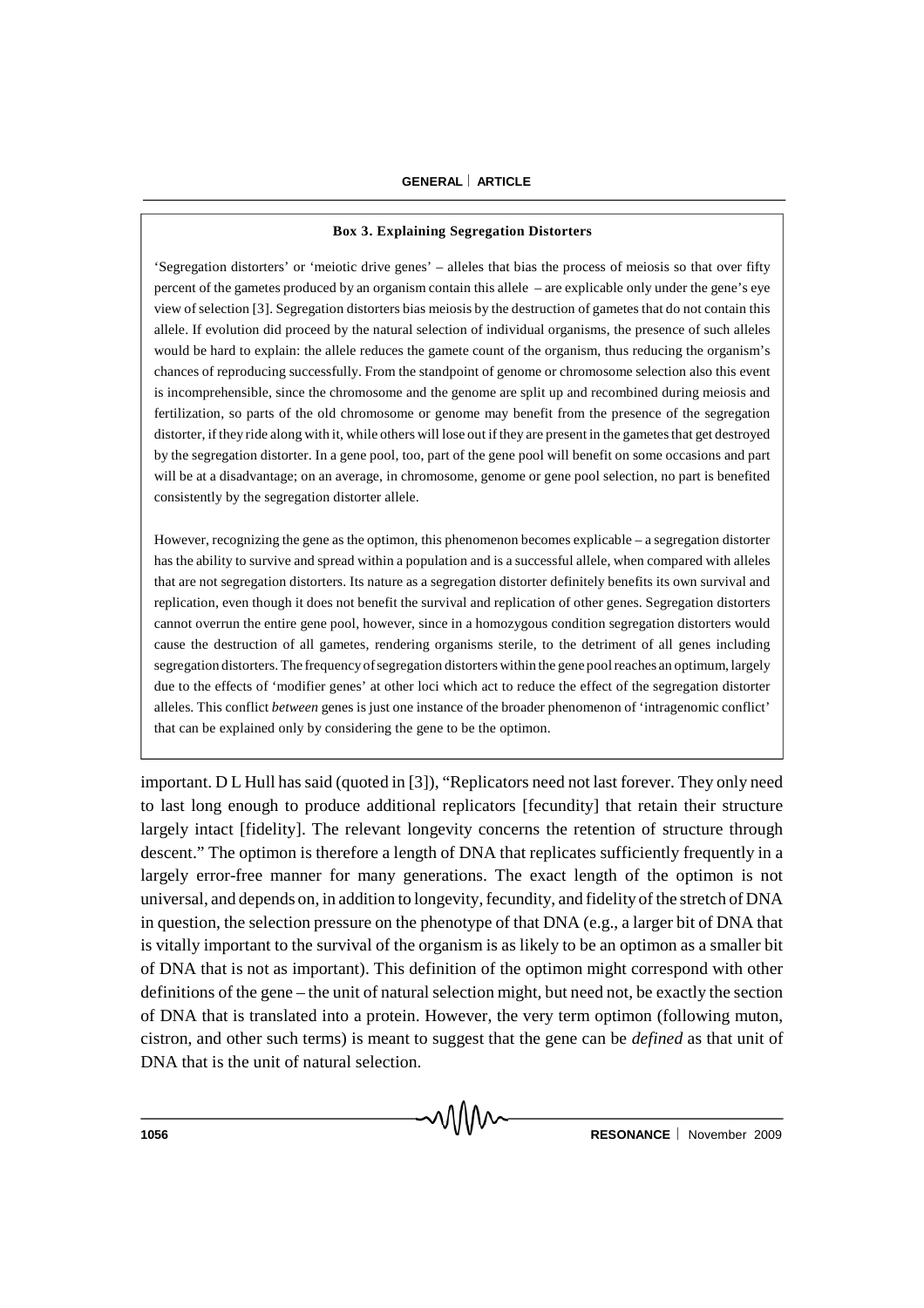## **Is the Gene's Eye View of Evolution Unacceptably Reductionist?**

Having looked at reductionism and nonlinearity and examined the logic behind the proposal that the gene is the unit of natural selection, I turn to the question of whether the gene's eye view of evolution is unacceptably reductionist. While no clear definition of 'unacceptably reductionist' is available, criticism of the gene's eye view of the optimon problem as well as more general criticisms of reductionism suggest that an 'unacceptable reductionist' is the linear reductionist described earlier. Critics of the notion of 'reductionism' point to the immense complexity of natural systems and declare that reductionism is just too simple an approach to describing such complexity. This is captured in the oft-quoted holist maxim "the whole is greater than the sum of its parts" – the reference to addition makes it almost certain that it is linear reductionism that is being criticized. But a linear reductionist is merely a straw man; in practice, nowadays scarcely anyone believes that natural systems are linear. In fact, most reductionists are nonlinear reductionists, and would even agree with the holist maxim, but would go on to say that despite the whole being greater than the sum of its parts, one can comprehend aspects of the whole by studying its parts while keeping in mind the relationships between parts and acknowledging the nonlinearity of these relationships.

Building on this general criticism, most critics of the gene's eye view say, and rightly, that the development of an organism from the genetic information stored in its DNA is a nonlinear process, but deduce, wrongly, that because it is the organism that finally experiences the selection pressures of the environment and due to the apparently unbridgeable nonlinear 'gap' between DNA and organism, natural selection cannot act on genes. As Gould says,

"If organisms could be described as the additive accumulation of what their genes do, then you could say that organisms are representing the genes, but they're not. Organisms have hosts of emergent characteristics. In other words, genes interact in a nonlinear way. It is the interaction that defines the organism, and if those interactions, in a technical sense, are nonadditive…then you cannot reduce the interaction to the gene. This is a technical philosophical point. As soon as you have emergent characteristics due to nonadditive interaction among lower-level entities, then you can't reduce to the lower-level entities, because the nonadditive features have emerged. These features don't get you into the higher level. His [Dawkins'] argument is wrong." $[1]$ 

Gould defends individual selection by sheltering behind the complexity that arises from the nonlinearity of the development of organisms, and the nonlinear way in which genes affect this development. Gould is right about this nonlinearity, but it does not affect the optimon debate – the gene's eye view depends on the *consistent effects* that genes have, which lead to the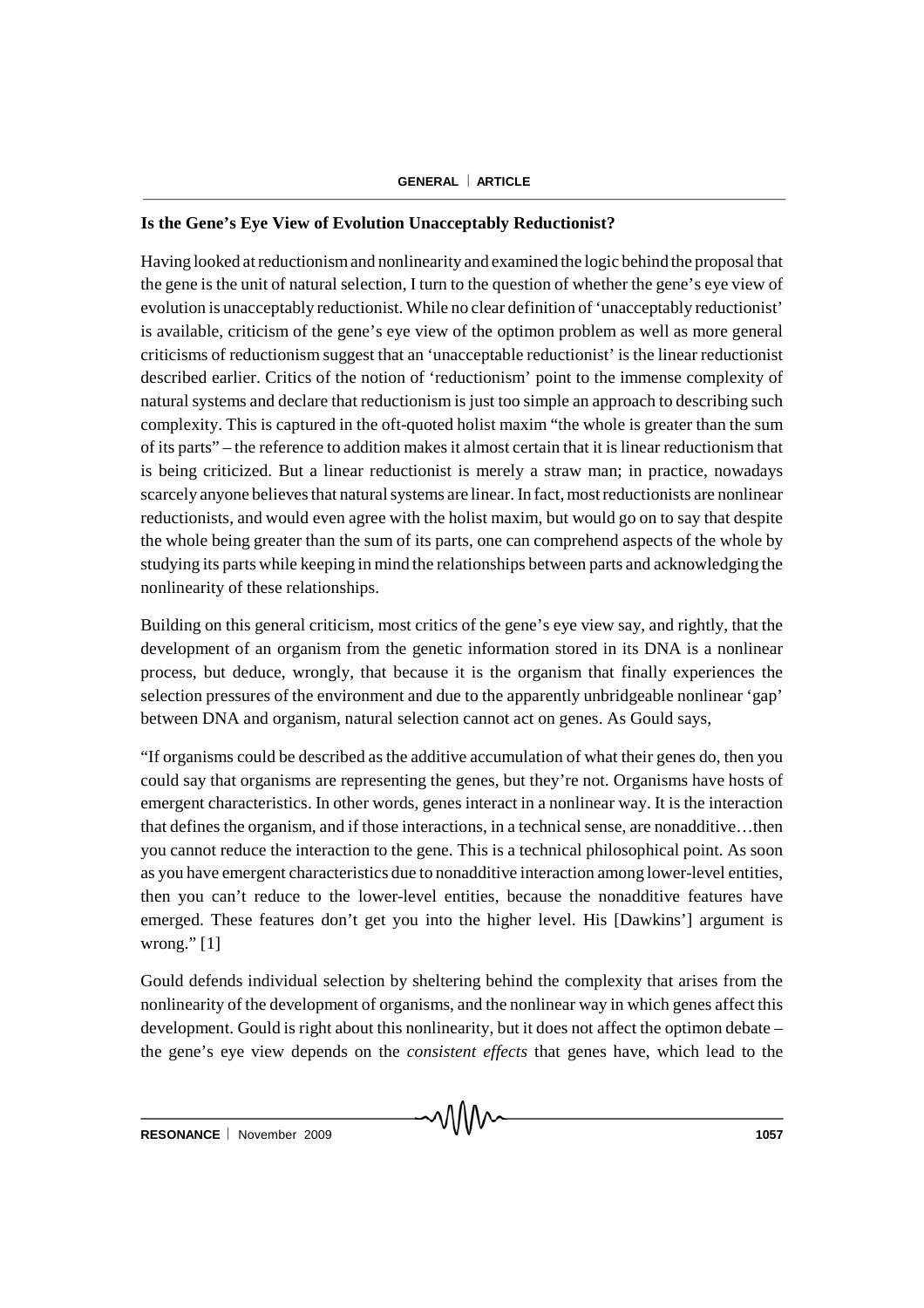differential survival and replication of genes. It does not depend on *how*these effects are caused.

Some think that Hamilton, Williams, Trivers, and Dawkins are unacceptable linear reductionists because they seem to be denying the nonlinearity of living systems. Dawkins counters this by pointing out the distinction between development and natural selection: while the development of an organism from a single cell definitely is a nonlinear process, it is not the same as natural selection. This counters objections like those raised by Gould, but does this mean that natural selection *is* a linear process?

Dawkins frames his argument in a way that only implicitly recognizes the nonlinearity inherent in the hierarchy of nucleotides, genes, gene pools and in their relationship with the organism. Consequently, one may finish reading Dawkins' account and not be entirely sure if he sees this as a linear or nonlinear hierarchy. However, it is not difficult to see that the process of the natural selection of genes not only does not conflict with the nonlinearity of living systems but that Dawkins' description of the process implicitly *depends* on nonlinearity.

How does the reasoning here recognize nonlinearity explicitly? Essentially, it involves identifying the features of the ideal optimon and then *locating the level at which these properties emerge*. Features like phenotypic expression simply do not exist at the level of the nucleotide – they emerge only at the codon level as a result of the organization of nucleotides. Processes such as meiosis act at even higher levels to cause events like the fragmentation of a chromosome, an event that does not affect lower levels such as nucleotides. Every time we speak of hierarchies where layers are related to each other in complex ways, of levels that have properties that preceding levels do not, every time we talk of emergence, we acknowledge the nonlinearity of the system in question. The "gene as the unit of natural selection" is not a *linear* solution to the optimon problem and is therefore not unacceptably reductionist.

The existence of a divide between reductionism and holism hinges on an apparent dichotomy between the two approaches, implying that they are mutually exclusive of each other. But this dichotomy is false – nonlinear reductionism and holism are both built upon foundations of nonlinearity and hence form part of a continuum. The optimon debate has a solution that lies closer to the apparently reductionist side of the continuum, but since the approach used to tackle the problem depends on the nonlinearity of the system being studied, it ensures that the answer indeed lies somewhere on the continuum and not in the domain of linear reductionism. A broader inference to draw from the optimon debate is that there is no definite solution to the reductionism-holism debate, or that there ought not to be a debate at all; instead, each system, or each problem related to a given system, occupies a position somewhere along the spectrum